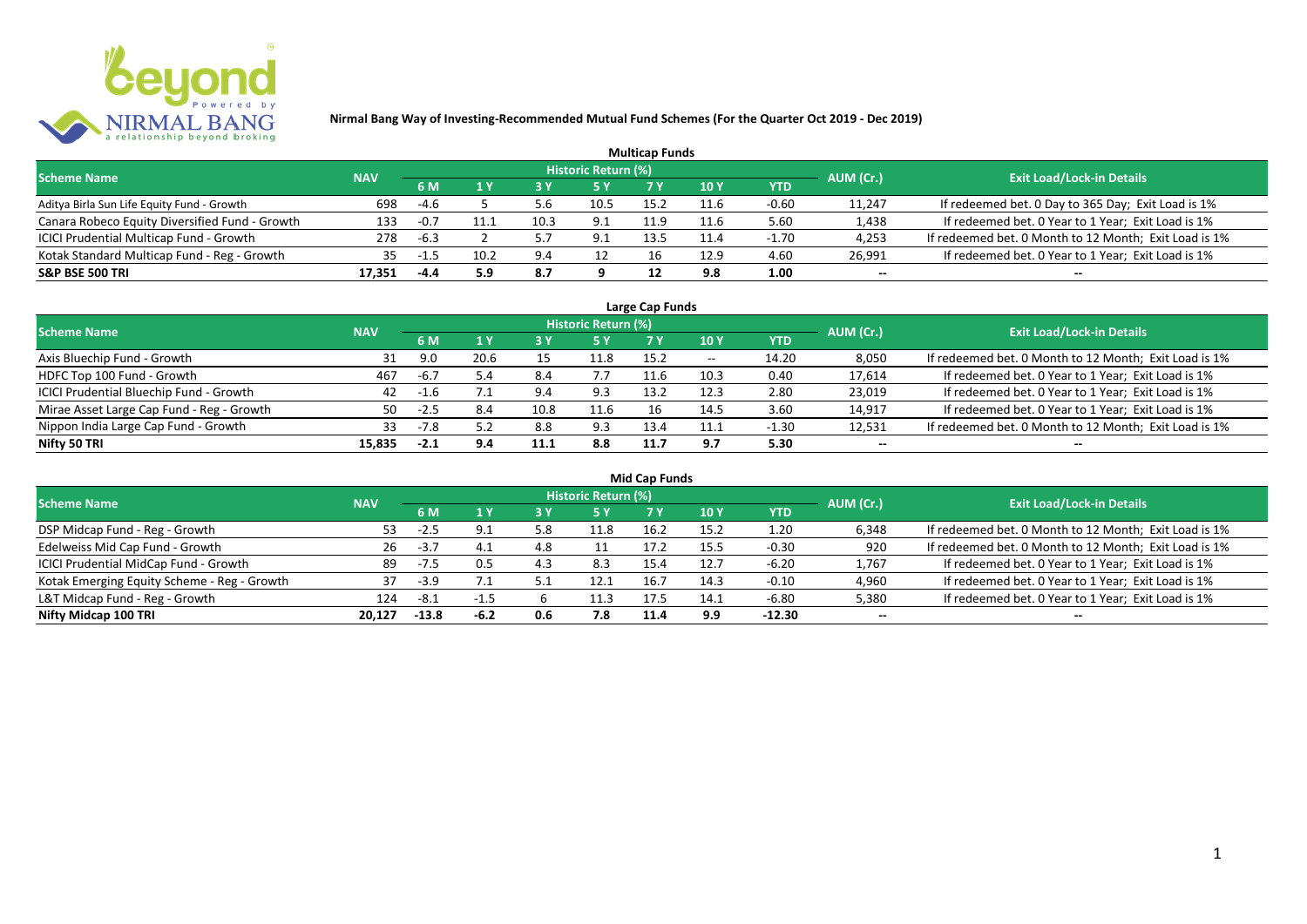

|                                                  |            |        |     |      |                            | Large & Midcap |      |         |           |                                                    |
|--------------------------------------------------|------------|--------|-----|------|----------------------------|----------------|------|---------|-----------|----------------------------------------------------|
| <b>Scheme Name</b>                               | <b>NAV</b> |        |     |      | <b>Historic Return (%)</b> |                |      |         | AUM (Cr.) | <b>Exit Load/Lock-in Details</b>                   |
|                                                  |            | 6 M    |     |      | 5 Y                        |                |      | YTD     |           |                                                    |
| Canara Robeco Emerging Equities - Growth         | 90         | -4.6   |     |      |                            | 19.            | 18.3 | 0.50    | 4.980     | If redeemed bet. 0 Year to 1 Year; Exit Load is 1% |
| Invesco India Growth Opportunities Fund - Growth |            | $-0.4$ | 8.8 | 10.9 | 10.9                       | 14.7           | 12.3 | 3.80    | 1,822     | If redeemed bet. 0 Year to 1 Year; Exit Load is 1% |
| Principal Emerging Bluechip Fund - Growth        | 100        | $-3.3$ |     |      | 12.5                       | 18.2           | 14.7 | $-0.90$ | 2,199     | If redeemed bet. 0 Year to 1 Year; Exit Load is 1% |
| NIFTY Large Midcap 250 TRI                       | 6.826      | -6.5   |     |      | 9.9                        | 13.5           | 10.9 | $-2.40$ | $- -$     | $- -$                                              |

| <b>Focused Funds</b>             |            |      |      |      |                            |      |       |      |           |                                                       |  |  |  |
|----------------------------------|------------|------|------|------|----------------------------|------|-------|------|-----------|-------------------------------------------------------|--|--|--|
| <b>Scheme Name</b>               | <b>NAV</b> |      |      |      | <b>Historic Return (%)</b> |      |       |      | AUM (Cr.) | <b>Exit Load/Lock-in Details</b>                      |  |  |  |
|                                  |            | 6 M  |      |      | 5 Y                        |      | 10 Y  | YTD  |           |                                                       |  |  |  |
| Axis Focused 25 Fund - Growth    | 29         | -6.3 | 13.2 | 13.2 | 13.8                       | 14.9 | $- -$ | 8.40 | 8,384     | If redeemed bet. 0 Month to 12 Month; Exit Load is 1% |  |  |  |
| SBI Focused Equity Fund - Growth | 142        | 0.2  | 14.6 | 10.6 | 12                         |      |       | 7.80 | 5,726     | If redeemed bet. 0 Year to 1 Year; Exit Load is 1%    |  |  |  |
| <b>S&amp;P BSE 500 TRI</b>       | 17.351     | -4.4 | 5.9  | 8.7  |                            |      |       | 1.00 | $-$       | $-$                                                   |  |  |  |

| <b>Small Cap Funds</b>                         |            |         |        |                     |      |                   |       |            |           |                                                    |  |  |  |
|------------------------------------------------|------------|---------|--------|---------------------|------|-------------------|-------|------------|-----------|----------------------------------------------------|--|--|--|
| <b>Scheme Name</b>                             | <b>NAV</b> |         |        | Historic Return (%) |      |                   |       |            | AUM (Cr.) | <b>Exit Load/Lock-in Details</b>                   |  |  |  |
|                                                |            |         |        |                     | 5 Y  | 7 Y               | 710Y  | <b>YTD</b> |           |                                                    |  |  |  |
| Franklin India Smaller Companies Fund - Growth | 48         | -11.8   | $-5.8$ | 0                   | 8.3  | 17.6              | 15.4  | $-8.30$    | 7,005     | If redeemed bet. 0 Year to 1 Year; Exit Load is 1% |  |  |  |
| HDFC Small Cap Fund - Growth                   | 38         | -15.0   |        | 6.7                 | 10.5 | 14.2              | 12.2  | -11.50     | 8,845     | If redeemed bet. 0 Year to 1 Year; Exit Load is 1% |  |  |  |
| L&T Emerging Businesses Fund - Reg - Growth    | 22         | $-11.7$ | -9.1   |                     | 11.6 | $\hspace{0.05cm}$ | $- -$ | $-12.30$   | 5,985     | If redeemed bet. 0 Year to 1 Year; Exit Load is 1% |  |  |  |
| SBI Small Cap Fund - Growth                    | 51         | $-2.6$  | 4.6    | 10.1                | 16.7 | 22.9              | 17.4  | 0.90       | 2,704     | If redeemed bet. 0 Year to 1 Year; Exit Load is 1% |  |  |  |
| Nifty Smallcap 100 TRI                         | 6.620      | $-19.3$ | $-9.5$ | $-3.9$              | 2.8  |                   | 6.6   | $-15.60$   | $- -$     | --                                                 |  |  |  |

## **ELSS Schemes (Tax Saving u/s 80-C)**

| <b>Scheme Name</b>                            | <b>NAV</b> |        |        | <b>Historic Return (%)</b> |           |       |               |         | AUM (Cr.) | <b>Exit Load/Lock-in Details</b> |
|-----------------------------------------------|------------|--------|--------|----------------------------|-----------|-------|---------------|---------|-----------|----------------------------------|
|                                               |            | 6 M    |        |                            | <b>5Y</b> | 7 Y   | <b>10Y</b>    | YTD     |           |                                  |
| Aditya Birla Sun Life Tax Relief 96 - Growth  | 30         | -6.3   | 0.8    | 7.Z                        | 11.2      | 15.2  | 11.3          | $-3.40$ | 9,129     | Nil                              |
| Axis Long Term Equity Fund - Growth           | 47         | 6.2    | 15.6   | 12.1                       | 12.8      | 18.6  | $\sim$ $\sim$ | 8.90    | 20,425    | Nil                              |
| IDFC Tax Advantage (ELSS) Fund - Reg - Growth |            | -8.6   | $-0.7$ | 6.9                        | 9.1       | 13.9  | 12.2          | -4.70   | 1,994     | Nil                              |
| Invesco India Tax Plan - Growth               | 50         | $-2.0$ | 5.3    | 8.5                        | 10.1      | 15.2  | 13.4          | 1.90    | 912       | Nil                              |
| Mirae Asset Tax Saver Fund - Reg - Growth     |            | $-2.1$ | 8.8    | 12.3                       | $  \,$    | $- -$ | $- -$         | 3.50    | 2,466     | Nil                              |
| <b>S&amp;P BSE 200 TRI</b>                    | 5.632      | $-3.4$ |        | 9.6                        | 9.3       | 12.2  | 9.9           | 2.30    | $- -$     | $- -$                            |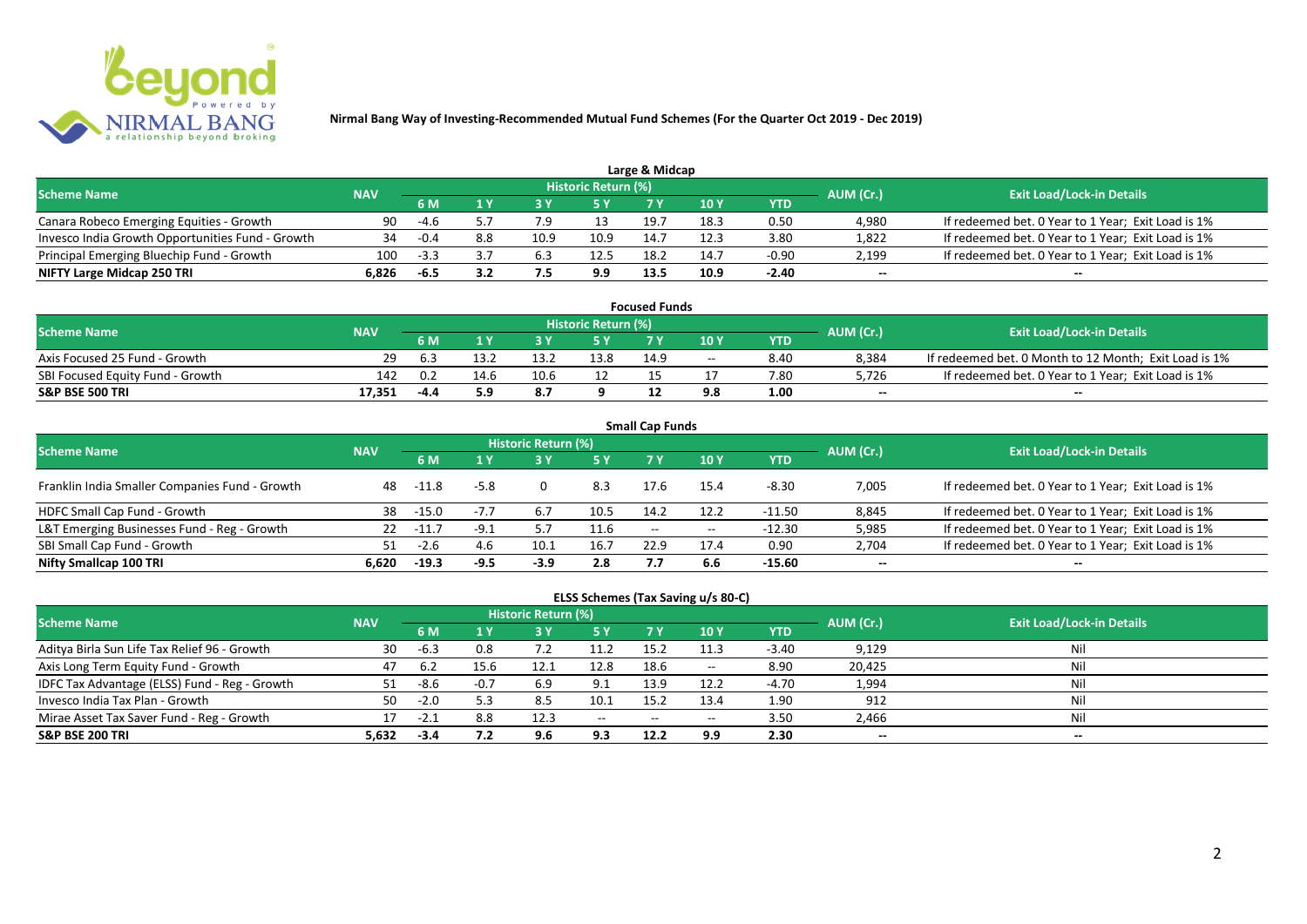

|                                           |            |        |     |                            |            | Contra/Value Fund |             |         |           |                                                    |
|-------------------------------------------|------------|--------|-----|----------------------------|------------|-------------------|-------------|---------|-----------|----------------------------------------------------|
| <b>Scheme Name</b>                        | <b>NAV</b> |        |     | <b>Historic Return (%)</b> |            |                   |             |         | AUM (Cr.) | <b>Exit Load/Lock-in Details</b>                   |
|                                           |            | 6 M    |     |                            | <b>5 Y</b> | 7 V               | <b>10 Y</b> | YTD     |           |                                                    |
| Kotak India EQ Contra Fund - Reg - Growth | 52         | $-1.4$ |     | 10.6                       | 10.2       | 12.7              | 10.8        | 3.60    | 860       | If redeemed bet. 0 Year to 1 Year; Exit Load is 1% |
| Invesco India Contra Fund - Growth        | 46         | -4.6   | 2.9 | 9.1                        |            | 15.6              | 12.7        | $-1.10$ | 4,263     | If redeemed bet. 0 Year to 1 Year; Exit Load is 1% |
| UTI Value Opportunities Fund - Growth     | 59         | -4.4   | 4.3 |                            | 5.5        | - Q 7             | 9.9         | 0.90    | 4,333     | If redeemed bet. 0 Year to 1 Year; Exit Load is 1% |
| Nippon India Value Fund - Growth          | 71         | $-4.5$ | 7.5 |                            | 9.4        | 12.2              | 10.5        | $-0.40$ | 3,072     | If redeemed bet. 0 Year to 1 Year; Exit Load is 1% |
| <b>S&amp;P BSE 500 TRI</b>                | 17.351     | $-4.4$ | 5.9 | 8.7                        |            |                   | 9.8         | 1.00    | $- -$     | $- -$                                              |

|                                                        |            |        |        |                            |      | Sector/Thematic |            |         |           |                                                    |
|--------------------------------------------------------|------------|--------|--------|----------------------------|------|-----------------|------------|---------|-----------|----------------------------------------------------|
| <b>Scheme Name</b>                                     | <b>NAV</b> |        |        | <b>Historic Return (%)</b> |      |                 |            |         | AUM (Cr.) | <b>Exit Load/Lock-in Details</b>                   |
|                                                        |            | 6 M    | 1Y     | 73 Y                       | 5 Y  | 7 Y             | <b>10Y</b> | YTD     |           |                                                    |
| Canara Robeco Consumer Trends Fund - Reg -             | 41         | 3.8    | 17.3   | 11.8                       | 13.7 | 15.4            | 14.6       | 7.60    | 354       | If redeemed bet. 0 Year to 1 Year; Exit Load is 1% |
| Growth                                                 |            |        |        |                            |      |                 |            |         |           |                                                    |
| Mirae Asset Great Consumer Fund - Growth               | 35         | 0.0    | 10.3   | 12.8                       | 12.6 | 15.8            | $- -$      | 1.70    | 873       | If redeemed bet. 0 Year to 1 Year; Exit Load is 1% |
| <b>ICICI Prudential Technology Fund - Growth</b>       | 59         | -0.6   | 2.5    | 14.9                       | 8.9  | 17.7            | 17.3       | 4.70    | 440       | If redeemed bet. 0 Day to 15 Day; Exit Load is 1%  |
| Nippon India Pharma Fund - Growth                      | 139        | $-9.3$ | $-8.8$ | $-1.1$                     | 3.5  | 11.3            | 14.4       | $-7.20$ | 2,332     | If redeemed bet. 0 Year to 1 Year; Exit Load is 1% |
| ICICI Prudential Banking and Financial Services Fund - | 62         | $-7.0$ |        |                            |      | 17.3            |            |         |           |                                                    |
| Retail - Growth                                        |            |        | 12.9   | 10.7                       | 14.2 |                 | 15.7       | 1.00    | 3,290     | If redeemed bet. 0 Day to 15 Day; Exit Load is 1%  |
| <b>S&amp;P BSE 500 TRI</b>                             | 17.351     | -4.4   | 5.9    | -8.7                       | a    | 12              | 9.8        | 1.00    | --        | $- -$                                              |

|                                                  |            |      |      |                            |               |       | <b>Dynamic Asset Allocation Funds</b> |      |           |                                                         |
|--------------------------------------------------|------------|------|------|----------------------------|---------------|-------|---------------------------------------|------|-----------|---------------------------------------------------------|
| <b>Scheme Name</b>                               | <b>NAV</b> |      |      | <b>Historic Return (%)</b> |               |       |                                       |      | AUM (Cr.) | <b>Exit Load/Lock-in Details</b>                        |
|                                                  |            | 6 M  | 1 Y  | 73 Y                       | 5 Y           | 7 Y   | <b>10Y</b>                            | YTD  |           |                                                         |
| ICICI Prudential Balanced Advantage Fund - Reg - | 36         |      | 9.6  | 7.8                        | 9             | 12.2  | 11.9                                  | 5.10 | 27,956    | If redeemed bet. 0 Year to 1 Year; Exit Load is 1%      |
| Growth                                           |            |      |      |                            |               |       |                                       |      |           |                                                         |
| Invesco India Dynamic Equity Fund - Growth       | 29         | 2.0  | -6.5 |                            | 8.1           | 11.9  | 10.6                                  | 5.90 | 922       | If redeemed bet. 0 Month to 3 Month; Exit Load is 0.25% |
| Nippon India Balanced Advantage Fund - Growth    | 90         |      | 6.7  |                            | 8.4           |       | 10.4                                  | 3.70 | 2,406     | If redeemed bet. 0 Month to 12 Month; Exit Load is 1%   |
| SBI Dynamic Asset Allocation Fund - Reg - Growth | 13         | -0.9 | 3.1  |                            | $\sim$ $\sim$ | $- -$ | $- -$                                 | 1.50 | 681       | If redeemed bet. 0 Month to 12 Month; Exit Load is 1%   |
| NIFTY 50 Hybrid Composite Debt 65:35 Index       | 10,000     | 1.1  | 11.1 | 9.9                        |               | 10.8  | 9.4                                   | 6.70 | $- -$     | $- -$                                                   |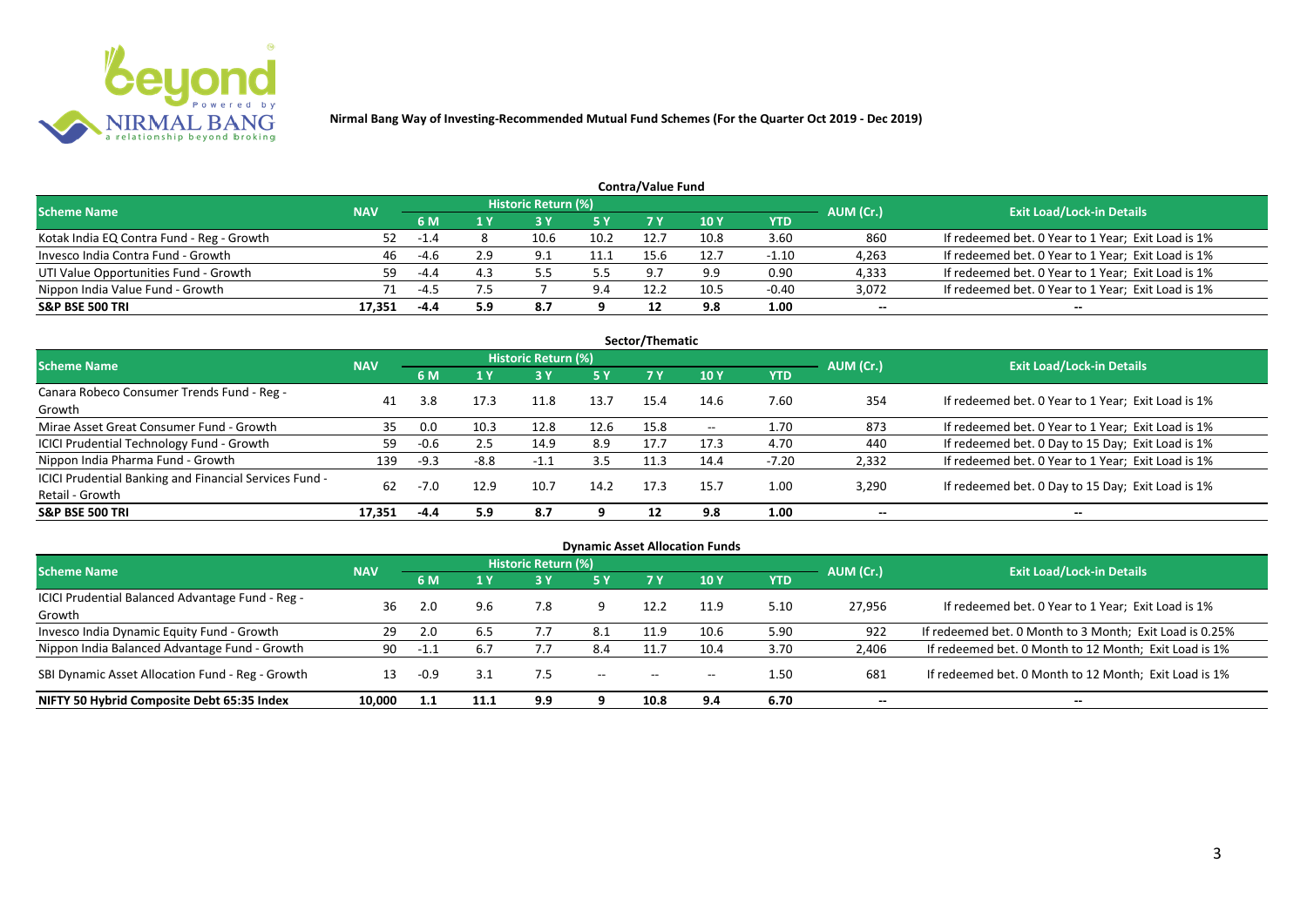

| <b>Hybrid Aggressive</b>                        |            |        |      |                            |            |                          |            |            |           |                                                       |  |  |  |
|-------------------------------------------------|------------|--------|------|----------------------------|------------|--------------------------|------------|------------|-----------|-------------------------------------------------------|--|--|--|
| <b>Scheme Name</b>                              | <b>NAV</b> |        |      | <b>Historic Return (%)</b> |            |                          |            |            | AUM (Cr.) | <b>Exit Load/Lock-in Details</b>                      |  |  |  |
|                                                 |            | 6 M    |      | 3 Y                        | <b>5 Y</b> | 7 V                      | <b>10Y</b> | <b>YTD</b> |           |                                                       |  |  |  |
| HDFC Hybrid Equity Fund - Growth                | 52         | $-3.0$ |      |                            | 5.3        | $\alpha$                 | 8.5        | 2.00       | 21,076    | If redeemed bet. 0 Year to 1 Year; Exit Load is 1%    |  |  |  |
| ICICI Prudential Equity & Debt Fund - Growth    | 130        | $-3.7$ | 4.6  | ے ،                        | 9.4        | 13.8                     |            | 1.30       | 23,487    | If redeemed bet. 0 Year to 1 Year; Exit Load is 1%    |  |  |  |
| Mirae Asset Hybrid - Equity Fund - Reg - Growth | 15         | $-2.0$ |      | 9.1                        | $- -$      | $\overline{\phantom{a}}$ | --         | 3.50       | 2,590     | If redeemed bet. 0 Year to 1 Year; Exit Load is 1%    |  |  |  |
| SBI Equity Hybrid Fund - Growth                 | 138        |        | 13.9 | 9.2                        | 10.8       | 14.                      | 11.7       | 7.70       | 30,551    | If redeemed bet. 0 Month to 12 Month; Exit Load is 1% |  |  |  |
| Canara Robeco Equity Hybrid Fund - Growth       | 159        | 0.7    | 10   | 8.2                        | 9.9        | 12.9                     | 12.1       | 5.60       | 2,488     | If redeemed bet. 0 Year to 1 Year; Exit Load is 1%    |  |  |  |
| NIFTY 50 Hybrid Composite Debt 65:35 Index      | 10,000     | 1.1    | 11.1 | 9.9                        |            | 10.8                     | 9.4        | 6.70       | $- -$     | $- -$                                                 |  |  |  |

| <b>Arbitrage Fund</b>                      |            |     |     |                     |     |  |     |            |           |                                                         |  |  |  |
|--------------------------------------------|------------|-----|-----|---------------------|-----|--|-----|------------|-----------|---------------------------------------------------------|--|--|--|
| <b>Scheme Name</b>                         | <b>NAV</b> |     |     | Historic Return (%) |     |  |     |            | AUM (Cr.) | <b>Exit Load/Lock-in Details</b>                        |  |  |  |
|                                            |            | 1 M | M   | 6 M                 | 1 V |  |     | <b>YTD</b> |           |                                                         |  |  |  |
| IDFC Arbitrage Fund - Reg - Growth         |            |     | 5.8 |                     | 6.b |  | 0.I | 6.70       | 10,163    | If redeemed bet. 0 Month to 1 Month; Exit Load is 0.25% |  |  |  |
| Kotak Equity Arbitrage Fund - Reg - Growth |            |     | ە : |                     |     |  |     | 6.50       | 15,972    | If redeemed bet. 0 Day to 30 Day; Exit Load is 0.25%    |  |  |  |
| Nippon India Arbitrage Fund - Growth       |            |     |     |                     | 6.b |  |     | 6.70       | 9.441     | If redeemed bet. 0 Month to 1 Month; Exit Load is 0.25% |  |  |  |

| <b>Equity Saver</b>                      |            |        |     |                            |        |       |       |            |           |                                                       |  |  |  |
|------------------------------------------|------------|--------|-----|----------------------------|--------|-------|-------|------------|-----------|-------------------------------------------------------|--|--|--|
| <b>Scheme Name</b>                       | <b>NAV</b> |        |     | <b>Historic Return (%)</b> |        |       |       |            | AUM (Cr.) | <b>Exit Load/Lock-in Details</b>                      |  |  |  |
|                                          |            | 6 M    |     |                            | 5 Y    | 7V    | 10Y   | <b>YTD</b> |           |                                                       |  |  |  |
| Axis Equity Saver Fund - Reg - Growth    | 13         |        | 9.3 |                            | $\sim$ | $- -$ | $- -$ | 5.90       | 783       | If redeemed bet. 0 Month to 12 Month; Exit Load is 1% |  |  |  |
| <b>HDFC Equity Savings Fund - Growth</b> |            | $-0.6$ | 4.9 | b.b                        |        | 8.5   | 8.9   | 3.00       | 4,823     | If redeemed bet. 0 Year to 1 Year; Exit Load is 1%    |  |  |  |
| Kotak Equity Savings Fund - Reg - Growth | 14         | .8.    | 6.8 |                            | 7.6    | $- -$ | $- -$ | 4.20       | 1.926     | If redeemed bet. 0 Year to 1 Year; Exit Load is 1%    |  |  |  |
| CRISIL Hybrid 50+50 - Moderate Index*    | $- -$      |        |     |                            |        | --    | $- -$ | $- -$      | $- -$     | $- -$                                                 |  |  |  |

|                                    |            |     |              |                     |     | Liauid Funds |            |                 |           |                                  |
|------------------------------------|------------|-----|--------------|---------------------|-----|--------------|------------|-----------------|-----------|----------------------------------|
| <b>Scheme Name</b>                 | <b>NAV</b> |     |              | Historic Return (%) |     |              | <b>YTM</b> | Avg.            | AUM (Cr.) | <b>Exit Load/Lock-in Details</b> |
|                                    |            | 1 W | $\mathbf{w}$ | 1 M                 | 3 M | 1Y           |            | <b>Maturity</b> |           |                                  |
| Axis Liquid Fund - Growth          | 2.138      | 5.9 | 6.4          |                     |     |              | 5.59       | $\sim$          | 24,004    | Nil                              |
| IDFC Cash Fund - Reg - Growth      | 2.334      |     | 6.1          |                     | 57  | 6.8          | 5.44       | $- -$           | 11,945    | Nil                              |
| Kotak Liquid Scheme - Reg - Growth | 3,903      |     | -6.1         |                     | 5.8 |              | 5.62       | $- -$           | 25,805    | Nil                              |
| <b>CRISIL Liquid Fund Index</b>    | $- -$      | 6.1 | 6.6          |                     | 6.3 | $-$          | $- -$      | $-$             | $-$       | $- -$                            |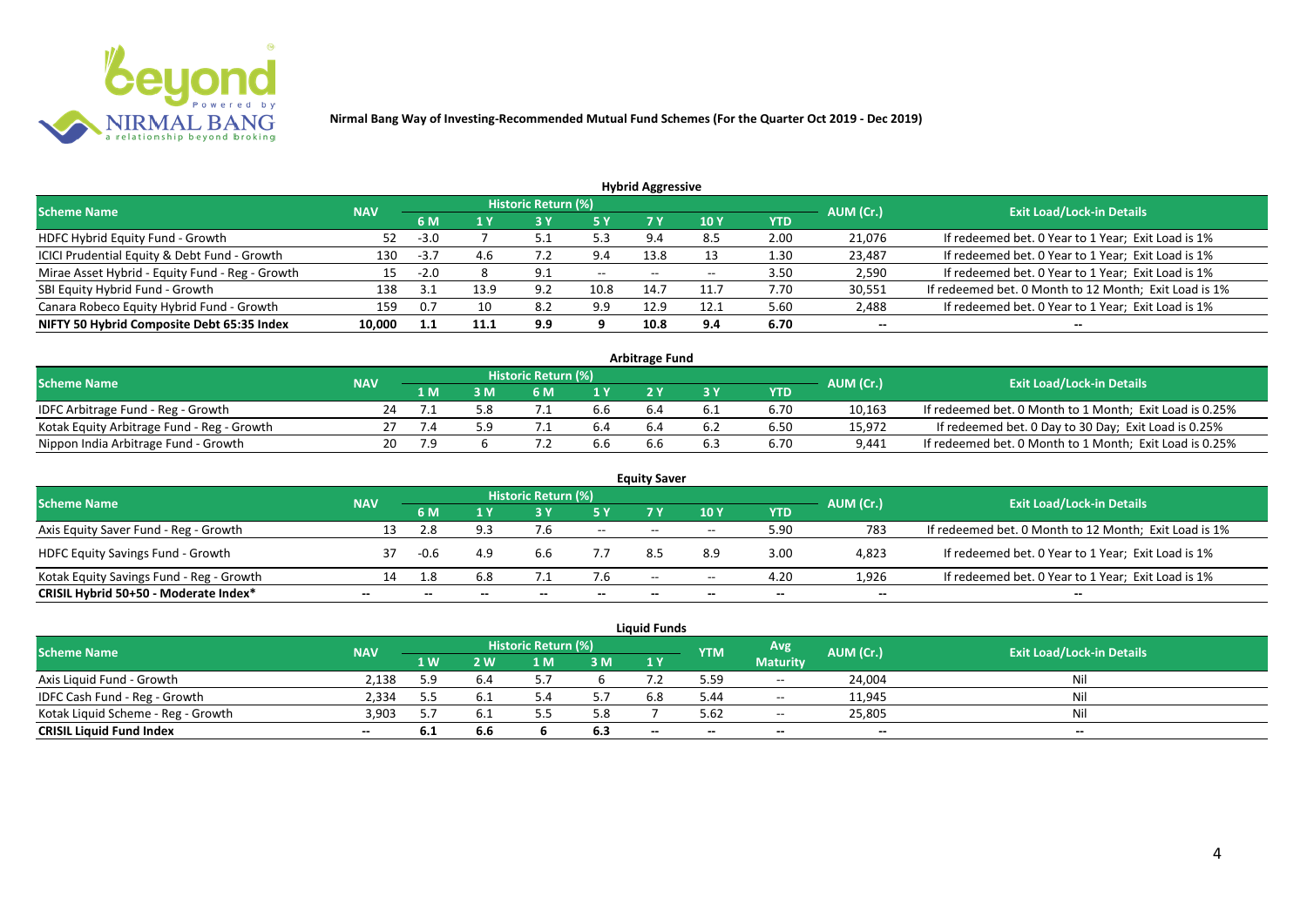

|                                               |            |       |     |                            |               | <b>Ultra Short Fund</b> |            |                 |           |                                  |
|-----------------------------------------------|------------|-------|-----|----------------------------|---------------|-------------------------|------------|-----------------|-----------|----------------------------------|
| <b>Scheme Name</b>                            | <b>NAV</b> |       |     | <b>Historic Return (%)</b> |               |                         | <b>YTM</b> | Avg             | AUM (Cr.) | <b>Exit Load/Lock-in Details</b> |
|                                               |            | 1 M   | 3 M | 6 M                        | 1 Y           | 73 Y                    |            | <b>Maturity</b> |           |                                  |
| IDFC Ultra Short Term Fund - Reg - Growth     |            | 7.0   | 7.9 | 8.1                        | 8.7           | $- -$                   |            | $\sim$ $\sim$   | 3,847     | Nil                              |
| Sundaram Ultra Short Term Fund - Reg - Growth | 10         |       | 6.6 | $- -$                      | $\sim$ $\sim$ | $- -$                   | 6.05       | $\sim$ $-$      | 259       | Nil                              |
| L&T Ultra Short Term Fund - Growth            |            | - 6.5 | 7.6 |                            | 8.3           |                         | 6.02       | $\sim$ $-$      | 2.462     | Nil                              |
| <b>NIFTY Ultra Short Duration Debt Index</b>  | 3,942      | 6.6   | 7.5 |                            | 8.4           |                         | $-$        | $-$             | $- -$     | $- -$                            |

|                                                  |            |     |     |                            |       | <b>Money Market Fund</b> |            |                          |           |                                  |
|--------------------------------------------------|------------|-----|-----|----------------------------|-------|--------------------------|------------|--------------------------|-----------|----------------------------------|
| <b>Scheme Name</b>                               | <b>NAV</b> |     |     | <b>Historic Return (%)</b> |       |                          | <b>YTM</b> | Avg                      | AUM (Cr.) | <b>Exit Load/Lock-in Details</b> |
|                                                  |            | 1 M | 3 M | 6 M                        | 1Y    | 73 Y                     |            | <b>Maturity</b>          |           |                                  |
| Aditya Birla Sun Life Money Manager Fund - Reg - | 261        |     |     | 8.3                        | 8.7   |                          | 6.04       |                          | 10,219    | Nil                              |
| Growth                                           |            | b.5 |     |                            |       |                          |            | $\overline{\phantom{a}}$ |           |                                  |
| Franklin India Savings Fund - Growth             | 36         | 7.0 | 8.8 | 8.7                        |       |                          |            | $- -$                    | 2,554     | Nil                              |
| Nippon India Money Market Fund - Growth          | 2,947      | 7.2 |     | 8.3                        | 8.7   |                          | 6.11       | $  \,$                   | 2,587     | Nil                              |
| <b>CRISIL Liquid Fund Index</b>                  | $- -$      | 6.0 | 6.3 | 6.8                        | $- -$ | $- -$                    | --         | $- -$                    | $-$       | $- -$                            |

| <b>Short Term Fund</b>                          |            |      |     |                     |      |            |            |                 |           |                                  |  |  |  |
|-------------------------------------------------|------------|------|-----|---------------------|------|------------|------------|-----------------|-----------|----------------------------------|--|--|--|
| <b>Scheme Name</b>                              | <b>NAV</b> |      |     | Historic Return (%) |      |            | <b>YTM</b> | Avg             | AUM (Cr.) | <b>Exit Load/Lock-in Details</b> |  |  |  |
|                                                 |            | 1 M. | 3 M | 6 M                 | 1Y   | <b>3 Y</b> |            | <b>Maturity</b> |           |                                  |  |  |  |
| Axis Short Term Fund - Growth                   |            |      | 8.8 | 9.9                 | 10.2 |            | .15        | $\sim$ $\sim$   | 2,347     | Nil                              |  |  |  |
| HDFC Short Term Debt Fund - Growth              |            |      |     | 9.7                 | 10.1 |            | 7.45       | $- -$           | 8,296     | Nil                              |  |  |  |
| IDFC Bond Fund - Short Term Plan - Reg - Growth | 40         |      |     | 9.9                 | 10.7 |            | 6.96       | $  \,$          | 10,052    | Nil                              |  |  |  |
| Kotak Bond Short Term Plan - Reg - Growth       | 37         | 5.0  | 8.2 | 9.8                 | 10.3 | 6.9        | 7.51       | $\sim$ $\sim$   | 9,788     | Nil                              |  |  |  |
| L&T Short Term Bond Fund - Reg - Growth         |            | -8   |     | 9.6                 | 10.1 |            | 6.95       | $- -$           | 4,330     | Nil                              |  |  |  |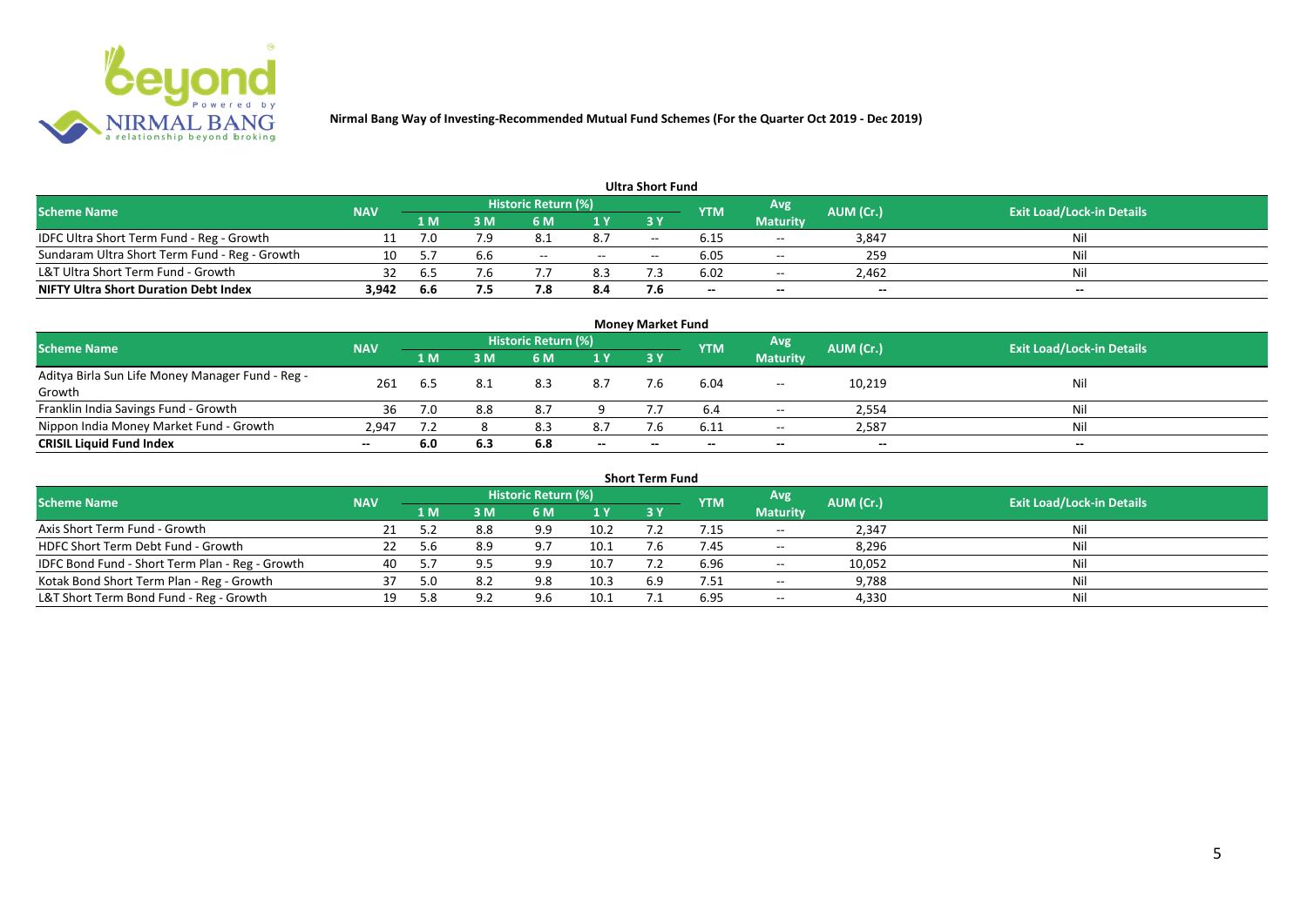

|                                           |            |     |     |                     |                | <b>Low Duration Fund</b> |            |                 |           |                                  |
|-------------------------------------------|------------|-----|-----|---------------------|----------------|--------------------------|------------|-----------------|-----------|----------------------------------|
| <b>Scheme Name</b>                        | <b>NAV</b> |     |     | Historic Return (%) |                |                          | <b>YTM</b> | Avg             | AUM (Cr.) | <b>Exit Load/Lock-in Details</b> |
|                                           |            | 1 M | : M | 6 M                 | 1 <sub>V</sub> |                          |            | <b>Maturity</b> |           |                                  |
| Axis Treasury Advantage Fund - Growth     | 2.186      | .ხ5 |     |                     | 9.3            |                          | 6.67       | $\sim$          | 2,636     | Nii                              |
| Canara Robeco Savings Fund - Reg - Growth |            | 6.3 |     |                     | 8.7            |                          | 6.33       | $\sim$          | 1,061     | Ni.                              |
| IDFC Low Duration Fund - Reg - Growth     |            | .b. |     | 8.5                 | 8.9            |                          | 6.35       | $- -$           | 4.874     | Nil                              |

| <b>Banking &amp; PSU Bond Funds</b>            |            |     |    |                            |      |    |            |                 |           |                                  |  |  |  |
|------------------------------------------------|------------|-----|----|----------------------------|------|----|------------|-----------------|-----------|----------------------------------|--|--|--|
| Scheme Name                                    | <b>NAV</b> |     |    | <b>Historic Return (%)</b> |      |    | <b>YTM</b> | Avg             | AUM (Cr.) | <b>Exit Load/Lock-in Details</b> |  |  |  |
|                                                |            | 1 M | ١M |                            | 1 Y  | 3Y |            | <b>Maturity</b> |           |                                  |  |  |  |
| HDFC Banking and PSU Debt Fund - Reg - Growth  |            |     |    | 10.5                       |      |    | 7.79       | $- -$           | 3,572     | Nil                              |  |  |  |
| Kotak Banking and PSU Debt Fund - Reg - Growth |            |     |    | 11.8                       | 11.7 |    | (1.47)     | $- -$           | 2,794     | Ni                               |  |  |  |
| IDFC Banking & PSU Debt Fund - Reg - Growth    |            |     |    | $\pm 1.5$                  |      |    | 7.16       | $- -$           | 9.715     | Nil                              |  |  |  |

| <b>Corporate Bond Funds</b>                         |            |        |     |                     |                |     |            |                 |           |                                                        |  |  |  |
|-----------------------------------------------------|------------|--------|-----|---------------------|----------------|-----|------------|-----------------|-----------|--------------------------------------------------------|--|--|--|
| <b>Scheme Name</b>                                  | <b>NAV</b> |        |     | Historic Return (%) |                |     | <b>YTM</b> | Avg             | AUM (Cr.) | <b>Exit Load/Lock-in Details</b>                       |  |  |  |
|                                                     |            | 1 M    | 3 M | 6 M                 | 1 <sup>Y</sup> | 3 Y |            | <b>Maturity</b> |           |                                                        |  |  |  |
| ICICI Prudential Corporate Bond Fund - Reg - Growth | 20         |        |     | 9.7                 | 10             |     | 7.22       | $\sim$ $\sim$   | 9,147     | Nil                                                    |  |  |  |
| L&T Triple Ace Bond Fund - Reg - Growth             | 50.        | $-2.6$ | 1.6 | 15.7                | 14.1           | 6.2 | 7.62       | $\sim$          | 1,616     | If redeemed bet. 0 Month to 3 Month; Exit Load is 0.5% |  |  |  |
| Kotak Corporate Bond Fund - Std - Growth            | 2.598      | 6.5    | 9.6 | 9.9                 | 10.1           |     |            | $- -$           | 2,757     | Nil                                                    |  |  |  |

| <b>Credit Risk Fund</b>                    |            |         |     |                            |     |     |            |                 |           |                                                           |  |  |  |
|--------------------------------------------|------------|---------|-----|----------------------------|-----|-----|------------|-----------------|-----------|-----------------------------------------------------------|--|--|--|
| <b>Scheme Name</b>                         | <b>NAV</b> |         |     | <b>Historic Return (%)</b> |     |     | <b>YTM</b> | Avg             | AUM (Cr.) | <b>Exit Load/Lock-in Details</b>                          |  |  |  |
|                                            |            | 4 M.    | ١M  | 6 M                        | 1Y  | 3Y  |            | <b>Maturity</b> |           |                                                           |  |  |  |
| ICICI Prudential Credit Risk Fund - Growth | 21         | $b_{1}$ | 8.6 | 8.6                        | 9.1 |     | 10.29      | $- -$           | 10,942    | If redeemed bet. 0 Year to 1 Year; Exit Load is 1%        |  |  |  |
| Kotak Credit Risk Fund - Reg - Growth      | 21         |         |     |                            | 8.9 | 6.9 | 9.78       | $-$             | 4,732     | If redeemed bet. 0 Year to 1 Year; Exit Load is 1%        |  |  |  |
|                                            |            |         |     |                            |     |     |            |                 |           | If redeemed bet. 0 Month to 12 Month; Exit Load is 3%, If |  |  |  |
| SBI Credit Risk Fund - Growth              |            | 6.1     |     |                            |     | h.h | 9.69       | $- -$           | 5,211     | redeemed bet. 12 Month to 24 Month; Exit Load is 1.5%, If |  |  |  |
|                                            |            |         |     |                            |     |     |            |                 |           | redeemed bet. 24 Month to 36 Month; Exit Load is 0.75%    |  |  |  |